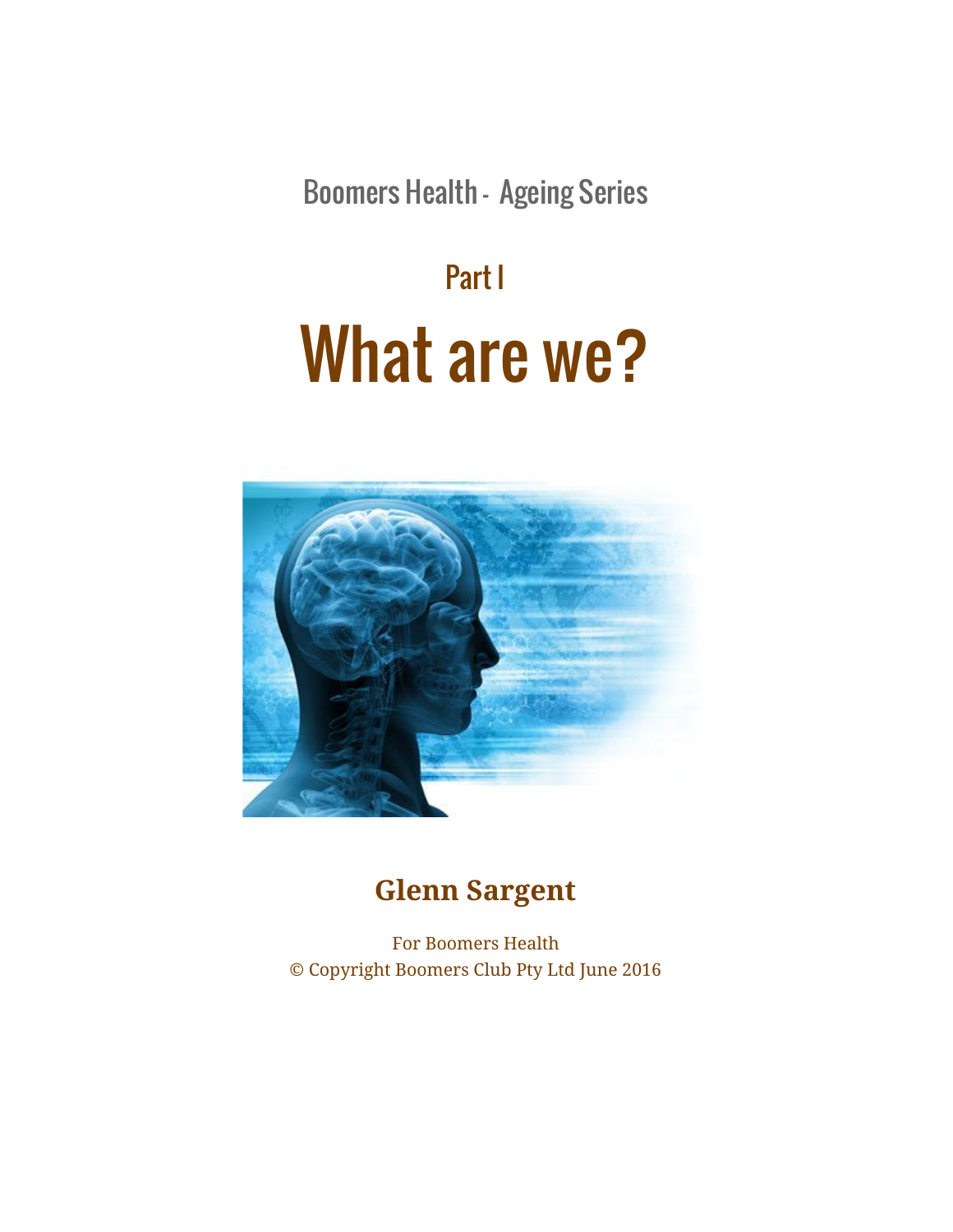#### INTRODUCTION

Humans are the most intricately complex biological machine, with an even more amazing computer sitting at the top of it, and we control this amazing machine to live and enjoy our lives; or do we? That's the billion dollar question is "we" a soul, ego, or self, or is it just genetics and a compilation experiences controlling the computer?

There is no right answer to this question, the simple fact that we can ask this question demonstrates the complexities of "us".

### THE BASICS

Adult humans are made up of about 60 to 80 trillion human cells, plus molecules that are interspersed between these, and many hundreds of trillions of necessary bacteria that coexist with us and are necessary for our survival. So when we consider looking after ourselves, we are responsible for looking after trillions of interdependent living microscopic cell and bacteria, all working in harmony and balance so that we can exist, thrive and enjoy life.

#### WE ONLY HAVE ONE LIFE - But our cells have many lives!

While we only have one life the same is not true of our trillions of cells. Our cells are suffering damage all of the time. There are Ultramegagazillions (I made that word up) of chemical reactions happening every single second on every day of our lives, some go wrong resulting in cell damage. Cells also wear out this and other chemical processes also cause cell damage. The good news is that our bodies have their our own cell repair mechanisms, but these also may not work all of the time.

When a cell is permanently damaged it is programmed to commit suicide, or it is killed by the immune system; this is good because the damaged cell is eradicated. But we are now a cell short and it needs to be replaced. The cell can be replaced by another cell of the same type, it divides in two to replace the lost cell. As cells wear out their functionality can be degraded, errors can occur and be replicated when the cells divide. To limit this nature has provided us with an inbuilt fail safe system that limits the number of times a cell can divide. When this limit is reached the cells are called senescent cells, they are old worn out poor quality cells . They continue to live but can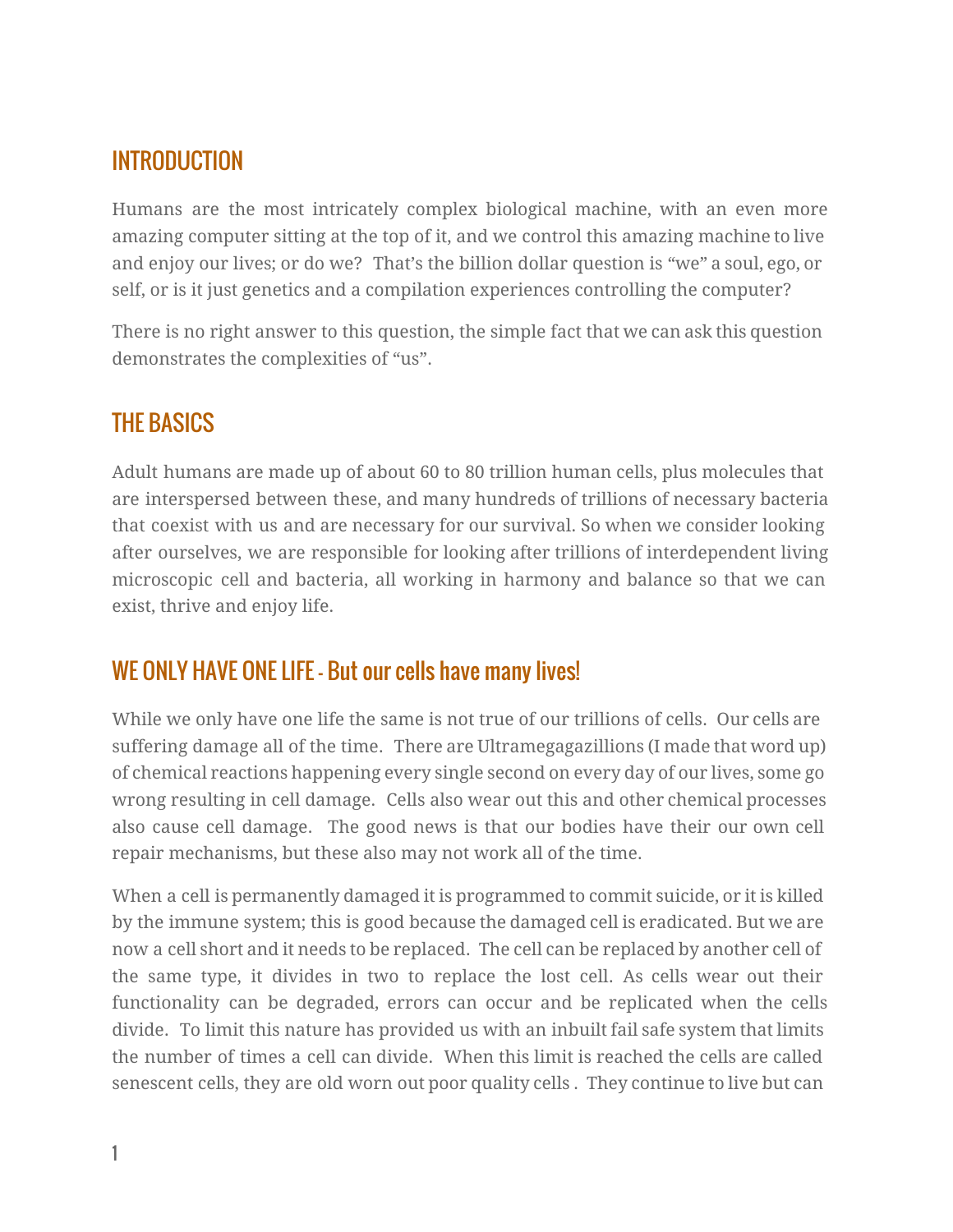no longer divide, they just don't work as well for us as a young cell, and can contribute to age related disease.

Senescent cells create another issue, if all cells were senescent, no cells would be available to divide to replace those that have been killed, committed suicide or just plain died.

#### Stem cells to the rescue

Stem cells are small immature cells that can move around tissue. When required they can divide in a way to produce a new stem cell, and a cell that can replace the lost cell (muscle cell, brain cell, liver cell etcetera). In essence they can replace themselves and give birth to a new cell; that's really pretty neat. While this solves a problem it can also create a new one. When any cell divides replication errors can occur. The issue is that stem cells do not have the same fail safe system as normal cells. The number of times a stem cell can divide is unlimited!

Unfortunately research has shown that as the number of stem cell divisions increase in a particular tissue so does the risk of cancer due to stem cell replication errors; yuk! Some research suggests that as many as 80% of tissue cancers are the result of stem cell divisions reaching a particular limit for the tissue they occupy.

### CONNECTIVE TISSUE

Living humans are not statues, we a flexible beings. If our cells were actually joined with each other we would immobile statues, but if our cells were totally disconnected we would be slime that just oozed out all over the place; again yuk! Our cells are kept in place and function effectively due to elastic fluid called "connective tissue" which aggregates cells of the same type so that together they have form, shape and function. Connective Tissue describes many different types of fluids that have different make ups that provide the consisty, elasticity and extracellular ingredients required for the particular tissue concerned, be it liver, heart, or brain cells etcetera.

This fluid consists of different types of cells, fibrous material, water and other types of glycans that bind everything together with the water. The Connective Tissue also plays an important role providing oxygen and nutrients to cells from the capillaries, as well as carrying cellular waste products and carbon dioxide to the lymph system and